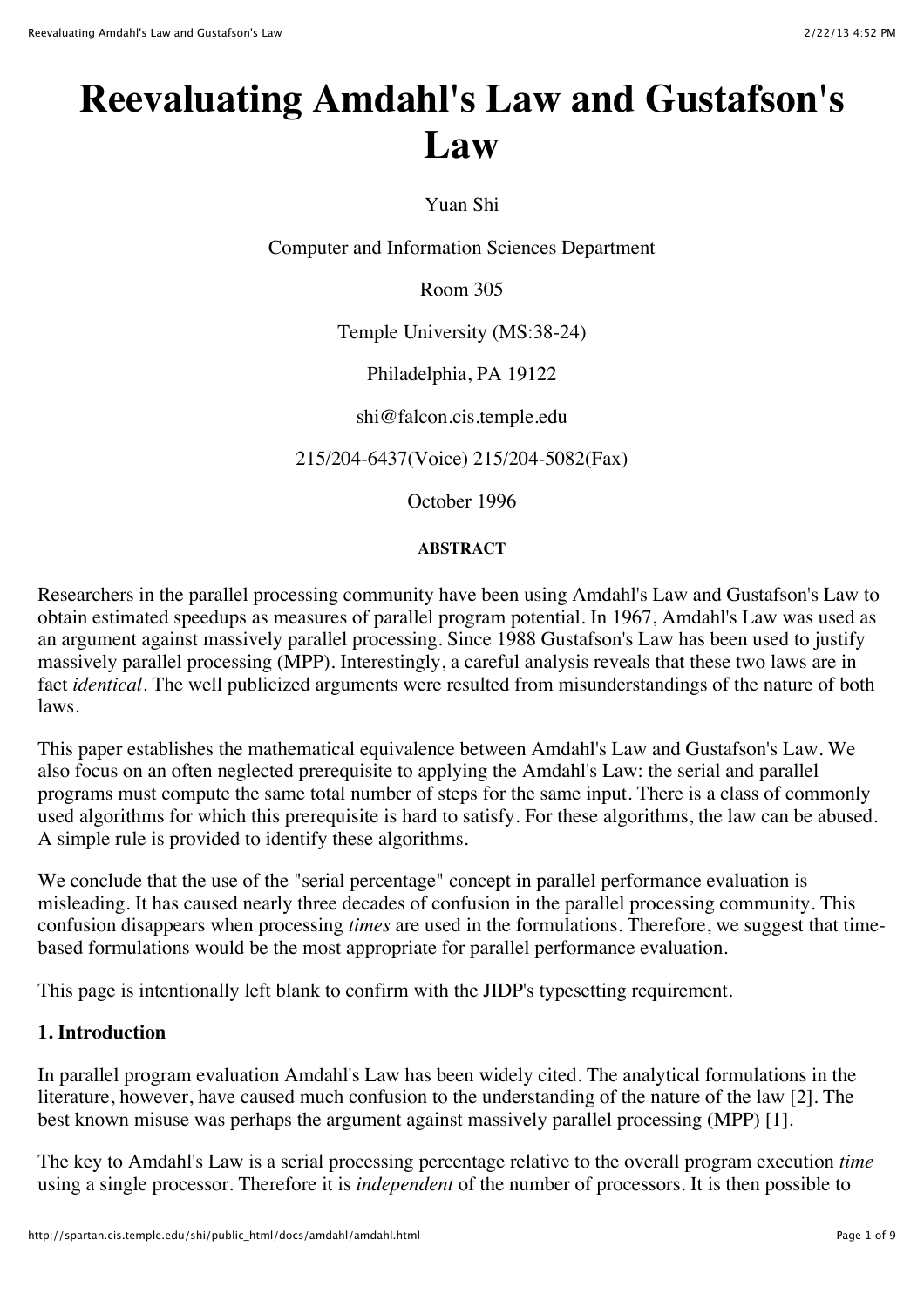derive an upper bound of speedup when the number of processors (*P)* approaches infinity. It seemed that small serial percentages, such as 0.01-0.05, can restrict speedup to very small values. This observation had spread much pessimism in the parallel processing community. Parallel computational experiments indicate that many practical applications have indeed very small serial percentages, much smaller than we had imagined.

Gustafson revealed that it was indeed possible to achieve more than 1000 fold speedup using 1024 processors [4]. This appeared to have "broken" the Amdahl's Law and to have justified massively parallel processing.

An alternative formulation was proposed. This is often referred to as the Gustafson's Law [5] and has been widely refereed to as a "scaled speedup measure". In Gustafson's formulation, a new serial percentage is defined in reference to the overall processing time using *P* processors. Therefore it is *dependent* on *P*. This *P* dependent serial percentage is easier to obtain than that in Amdahl's formulation via computational experiments. But mathematically, Gustafson's formulation *cannot* be directly used to observe *P'*s impact on speedup since it contains a *P* dependent variable.

Unfortunately, many people have mistakenly considered the two serial percentages are identical. Gustafson's original paper contains the same error in claiming finding an exception to the Amdahl's Law..

A careful analysis reveals that these two serial percentages are directly related by a simple equation. Translating the *P* dependent serial percentage in Gustafson's formulation to *P* independent serial percentage yields an *identical* formula as Amdahl's. This means that there is really only *one law* but two different formulations. Much of the publicized arguments were indeed misunderstandings resulted from this confusion.

Another point often neglected is the prerequisite to applying Amdahl's Law. It requires the serial algorithm to retain its structure such that the *same number* of instructions are processed by both the serial and the parallel implementations for the same input. Often the parallel implementation is directly crafted from the corresponding serial implementation of the same algorithm.

We show that there exists a class of serial algorithms that cannot retain its structure when partitioned. Parallel programs crafted from a serial algorithm in this class can produce surprising results. For these cases, the law is open to abuse. In this paper, we provide a simple rule for identifying this class of nonstructure persistent algorithms.

Finally we conclude that the use of the "serial percentage" concept in parallel program evaluation is *inappropriate* for it has caused much confusion in the parallel processing community for nearly three decades. This confusion disappears when the processing times are used in the formulations. Therefore we suggest that processing time based methods would be the most appropriate for parallel performance evaluation.

# **2. Equivalence of Gustafson's Law and Amdahl's Law**

For clarity, we define the following:

 $t<sub>s</sub>$ : Processing time of the serial part of a program (using 1 processor).

 $t_p(1)$ : Processing time of the parallel part of the program using 1 processor.

 $t_p(P)$ : Processing time of the parallel part of the program using *P* processors.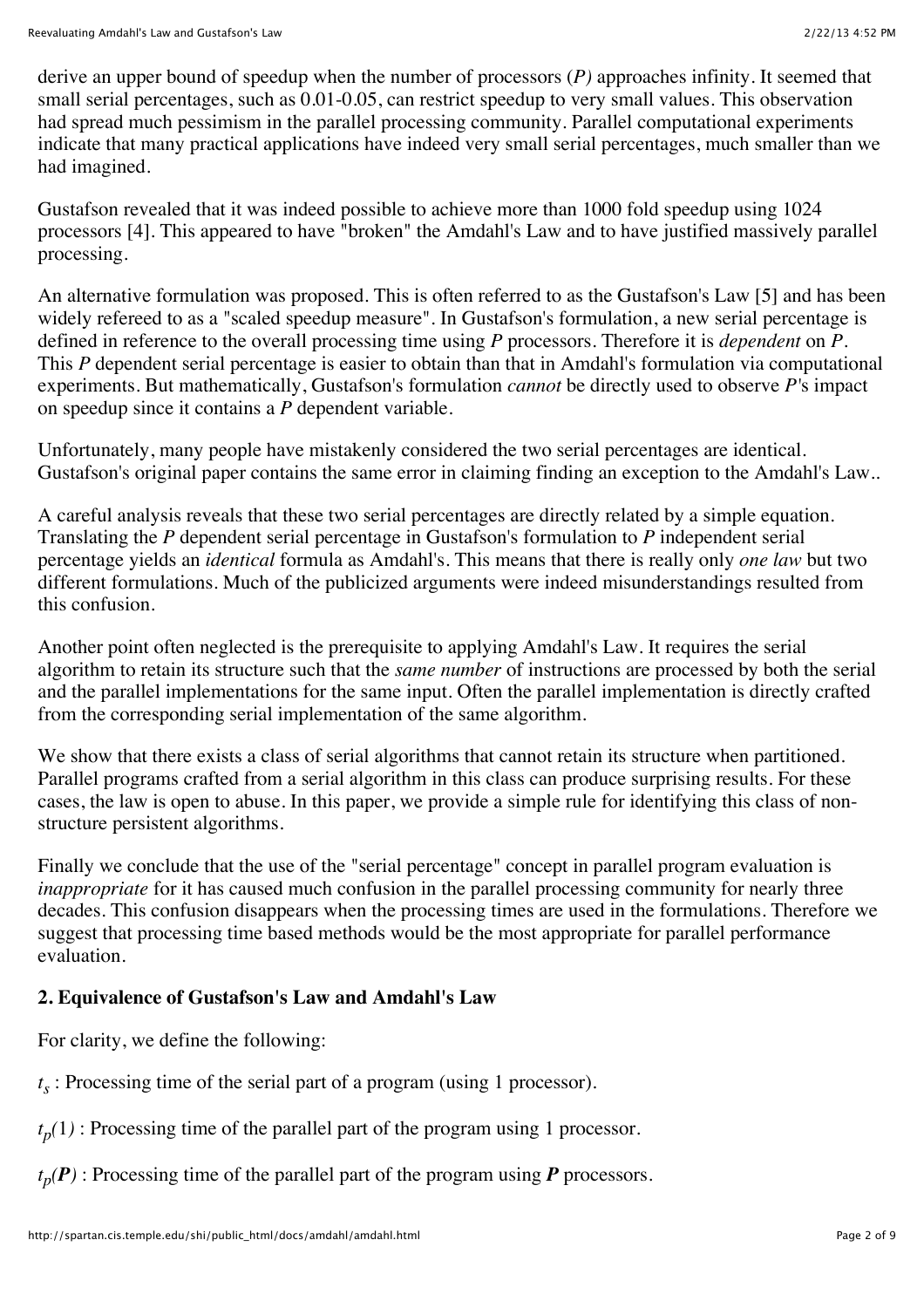$T(1)$ : Total processing time of the program including both the serial and the parallel

parts using 1 processor =  $t_s + t_p(1)$ .

 $T(P)$ : Total processing time of the program including both the serial and the parallel

parts using **P** processors =  $t_3 + t_1(P)$ .

According to the above definitions, we can further define *scaled* and *non-scaled* serial percentages as follows:

a) The *scaled percentage* of the serial part of the program is  $\beta \bar{s} = \frac{t}{t_s + t_p(P)}$  and the scaled parallel part  $p = \frac{t_{\mathcal{P}}(P)}{t_{\mathcal{P}} + t_{\mathcal{P}}(P)}$ . Note that *P* occurs in both percentages.

b) The *non-scaled* percentage of the serial part program is  $\beta A = \frac{t_s}{t_s + t_p(1)}$  and the non-scaled parallel part b) Inc....<br>
percentage is  $(1 - \beta A) = \frac{t_2(1)}{t_3 + t_2(1)}$ . Note that *P* does not occur in the definitions.

It is these two definitions that are the roots of confusion.

For the Amdahl's Law (formulation) we have:

$$
Speedup = \frac{T(1)}{T(P)} = \frac{t_s + t_p(1)}{t_s + \frac{t_p(1)}{P}}
$$
(2.1)

Using the non-scaled percentages, we can reduce (2.1) to the following:

$$
Speedup = \frac{t_3 + t_9(1)}{t_3 + \frac{t_9(1)}{P}} = \frac{1}{\beta A + \frac{1 - \beta A}{P}}
$$
(2.2)

When *P* approaches infinity, speedup is above bounded by  $\overline{BA}$ . Equation (2.2) projects an unforgiving curve near  $\beta_4 = 0$  (Figure 1). This was the argument against using MPP systems [1]. However, few seemed to know how to obtain  $\beta$ <sup>d</sup> practically. This is evidenced by a widely cited technical note by Gustafson [4] that considers  $\beta_A$  to be dependent of *P*.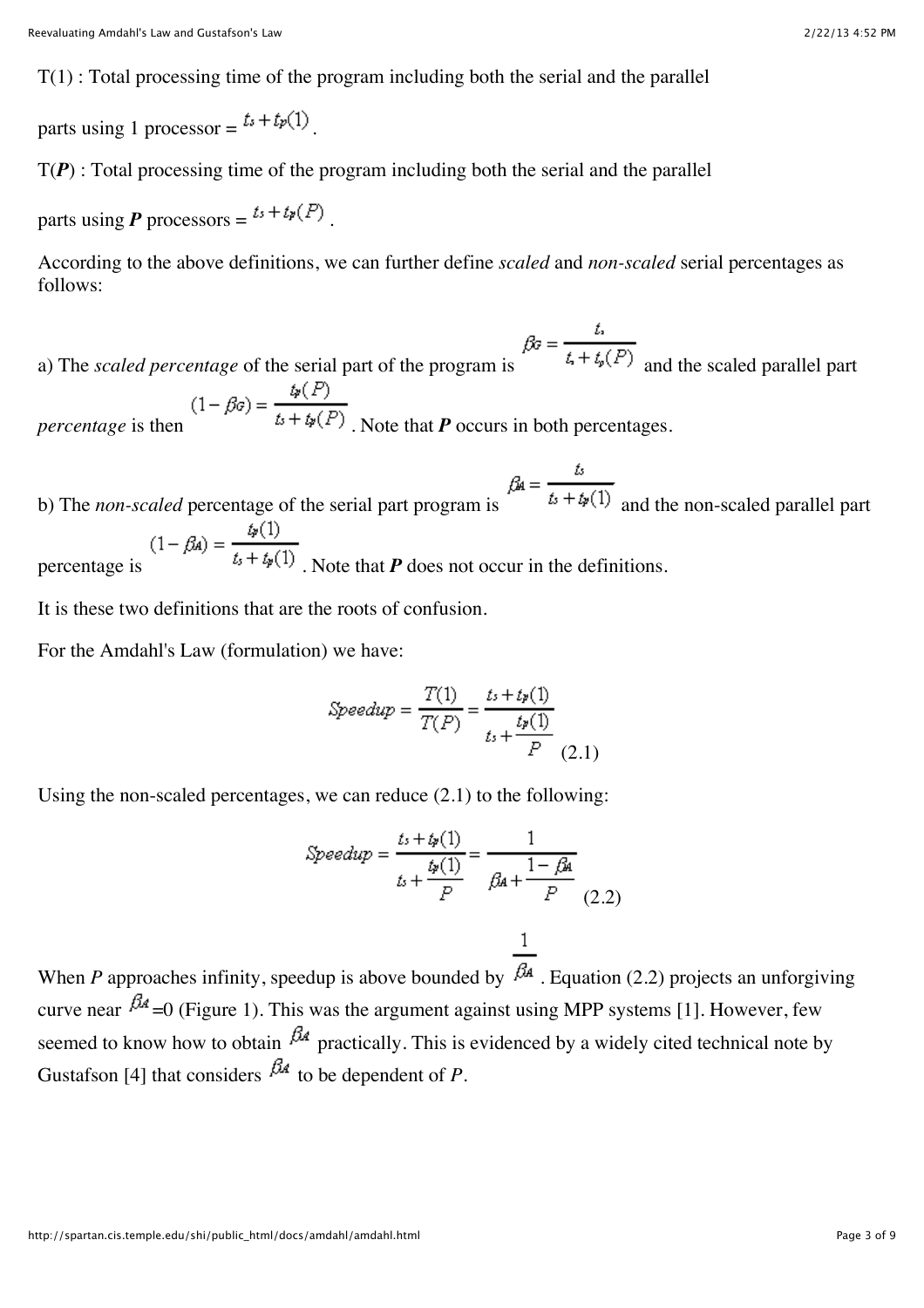#### Speedup by Amdahl's Law (P=1024)



**Figure 1. Predicted Speedup Using Amdahl's Law**

To justify the almost linear speedup using 1024 processors Gustafson introduced a new formulation. This is often called the Gustafson's Law [4]. This new formulation calibrates the serial percentage according to the total parallel processing time using *P* processors ( $\beta^2$ ):

$$
T(P) = \beta \sigma + (1 - \beta \sigma) = 1
$$
  
\n
$$
T(1) = \beta \sigma + (1 - \beta \sigma) P
$$
  
\n
$$
Speedup = \frac{T(1)}{T(P)} = \beta \sigma + (1 - \beta \sigma) P = P - (P - 1)\beta \sigma
$$
\n(2.3)

To see the differences, let  $P=10$ , a parallel execution results  $\beta^{\alpha} = 0.6$ , namely 40% of the elapsed time is spent on parallel processing (using 10 processors) and 60% is for sequential processing. If we put  $\beta^{\alpha}$  in (2.2), then Amdahl's law predicts *Speedup = 10/(6.4) =1.6* while Gustafson's law gives *Speedup = 10 - 5.4 = 4.6*. For this reason, the speedups computed using Gustafson's formulation have been called "scaled speedups" in the literature.

This is a mistake. The problem is in the misuse of  $\beta^{\alpha}$  in place of  $\beta^{\alpha}$  in Amdahl's formulation. To calculate  $\beta_A$  we need to derive  $T(1)$ . For example, let  $T(10) = 10$  seconds be the total elapsed time for the parallel algorithm that gives the  $\beta^G$  measure. The total sequential elapsed time  $T(1)$  should be  $46 = 4$ 10 + 6 seconds. This yields  $\beta A = 6/46 = 0.13$ . Then the Amdahl's law gives the identical result: *Speedup = 10/(1.3+0.87) = 4.6*.

Mathematically, the two  $\beta$ <sup>'</sup>s are related by a simple equation without introducing *T*(1):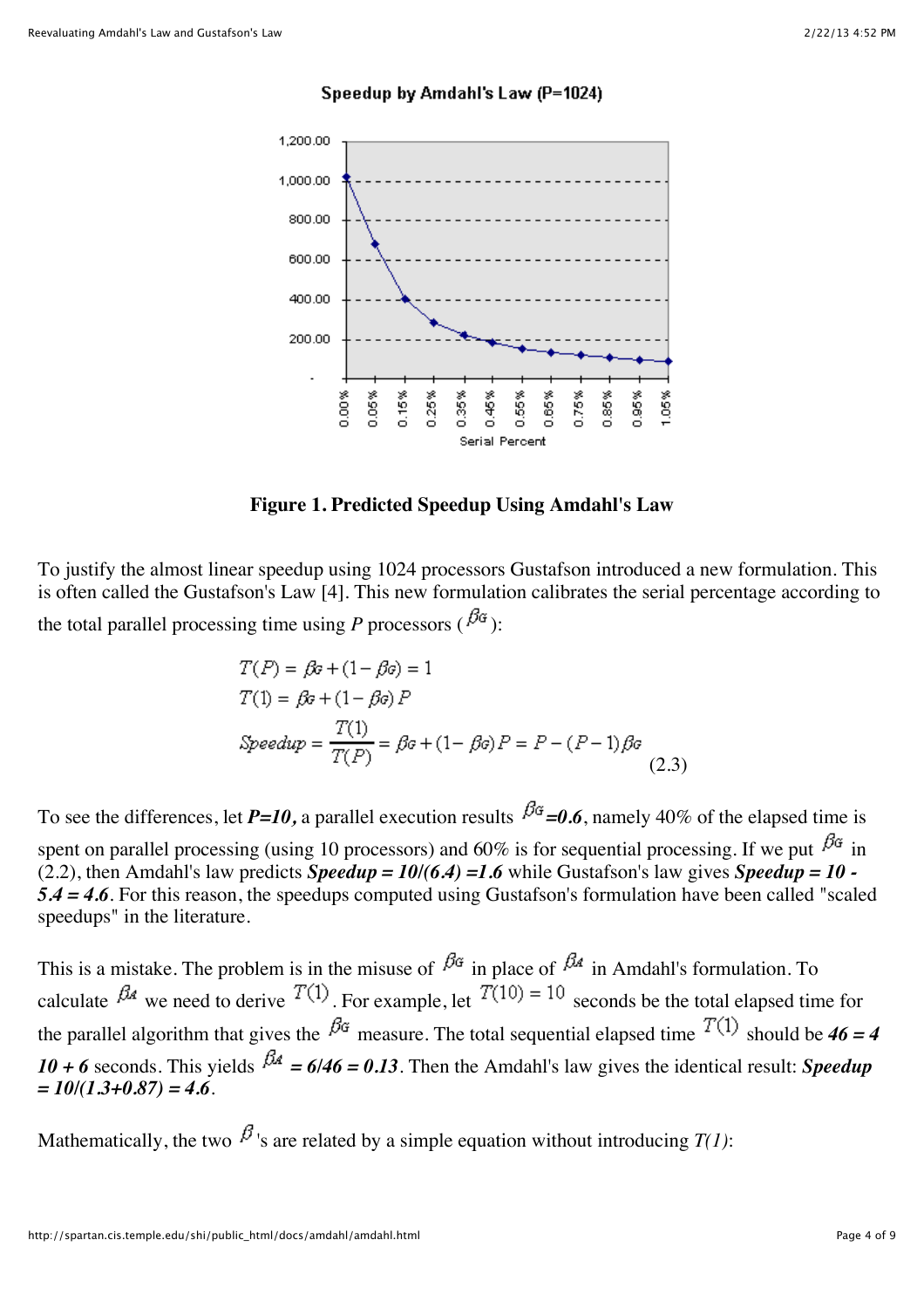$$
\beta A = \frac{1}{1 + \frac{(1 - \beta \sigma) \cdot P}{\beta \sigma}}
$$
\n(2.4)

For example, the reported serial percentages (0.4 to 0.8 percent) in the Gustafson's original paper [4] are really  $\beta^{\alpha}$ 's. In order to use the Amdahl's Law correctly, we must translate  $\beta^{\alpha}$ 's into  $\beta^{\alpha}$ 's using (2.4). This yields  $\beta_4 = 0.0004$  to 0.0008 percent respectively. Substituting these to (2.2), Amdahl's formulation predicts *Speedup* = 1020 to 1016 using 1024 processors.

The above discussion establishes that there is indeed only one Amdahl's Law but two different

formulations. The pessimistic view of Figure 1 is still valid provided that the actual values of  $\beta_A$  is not as once thought.

#### **3. A Class of Algorithms For Abuse**

A prerequisite to applying Amdahl's or Gustafson's formulation is that the serial and parallel *programs* take the *same* number of total calculation steps for the *same* input. It can be very tempting to claim that the Amdahl's Law is "broken" without considering the prerequisites. In practice, however, breaking the second prerequisite may be considered "cheating" while breaking the first can be hard to avoid.

To see this, we define that a *serial program* is a *fixed* implementation of a *serial algorithm*. Then a *parallel program* is a *fixed* implementation of a *parallel algorithm*. An important characteristic of a program is that once compiled, its processing structure is *fixed*. Different inputs will travel different paths in the program resulting in different step counts.

There are three possible relationship between a speedup and the number of processors:

- *Speedup* < *P*, or sublinear speedup;
- *Speedup* =  $P$ , or linear speedup;
- *Speedup* > *P*, or superlinear speedup.

Since every practical parallel program must consolidate the final answer(s) in one program, the serial percentage in Amdahl's Law is never zero in practice. Thus, theoretically linear and superlinear speedups are not possible.

In reality, however, there are two factors that can be used to produce linear or superlinear speedups:

- Use of a resource constrained serial execution as the base for speedup calculation; and
- Use a parallel implementation that can bypass large amount of calculation steps while yield the same output of the corresponding serial algorithm.

Using the above factors, anyone can claim a "break" in Amdahl's Law by a specially engineered experiment. This was observed in a humorous note by David Bailey [2].

For example, an  $O(n^2)$  comparison-based sort algorithm is guaranteed to "break" the law. To see this, we compare the number of worst-case algorithmic steps for sequential and parallel processing:

$$
n^{2} >> n + P\left(\frac{n}{P}\right)^{2} + n(P-1) \prod_{\text{if } n = \frac{n}{P} - P} \gg 0 \tag{3.1}
$$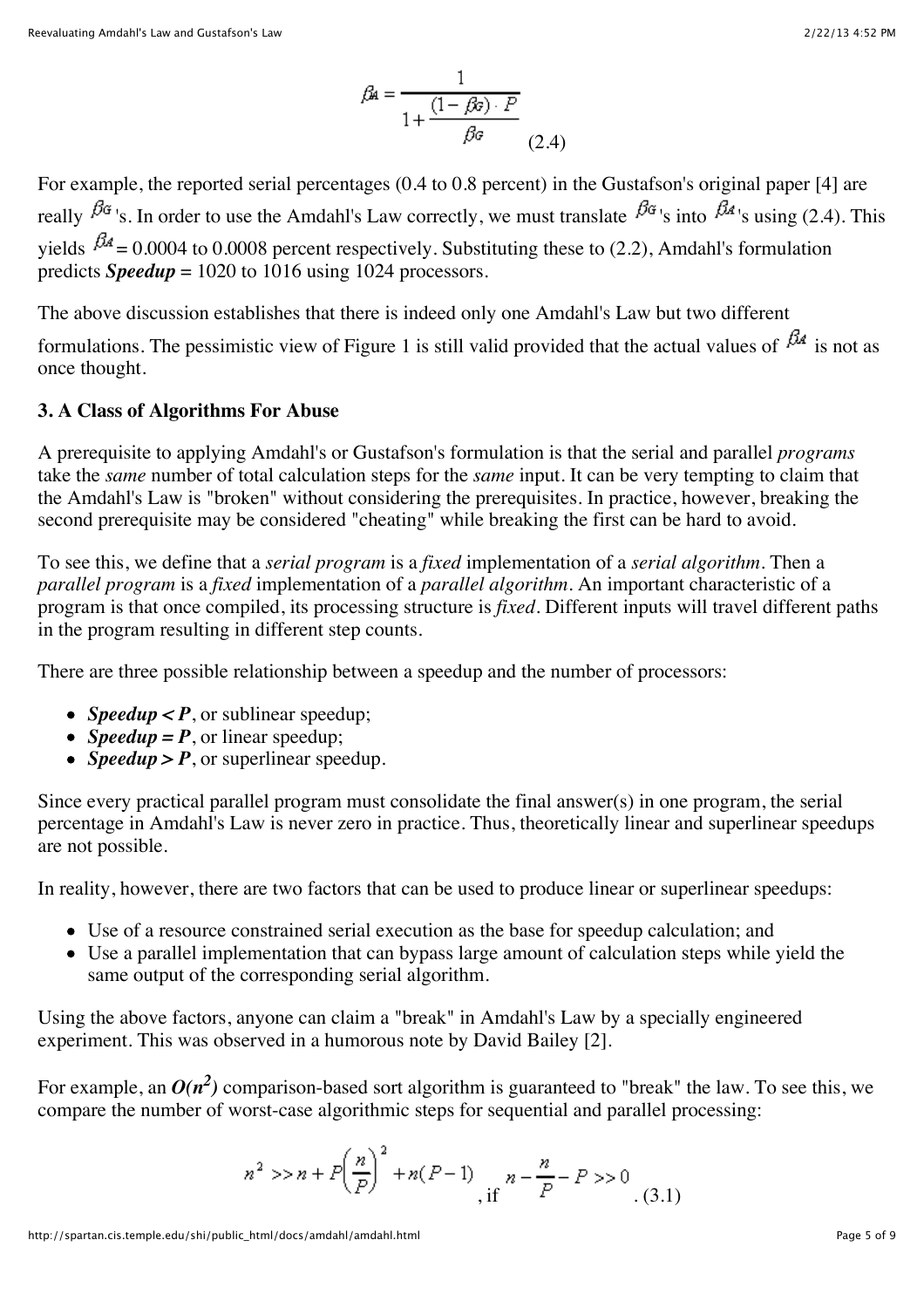The left-hand-side of (3.1) represents the worst-case number of comparisons of the serial sort algorithm, right-hand-side represents the total worst-case parallel computing steps:

- There are *n* steps to split the input to *P* sorters but no comparisons are needed.
- There are *P* processors each doing *(n/P) <sup>2</sup>* comparisons (SIMD parallelism).
- There are at most  $n(P-1)$  comparisons to merge the sorted sequences.

In (3.1), the condition is easily satisfied in practical situations. Since the worst-case communication complexity is  $O(n)$ , for any processing environment, (3.1) implies there exists a problem size *n* such that a superlinear speedup is *guaranteed*.

This example illustrates a fact that the  $O(n^2)$  sort algorithm cannot retain its structure when crafting a parallel algorithm from it. In other words, partitioning such a serial algorithm can improved its efficiency using only one processor.

While it is generally difficult to tell which of the "trick" factors is hidden in a speedup measure, the structure characteristics of the serial algorithm can help us to truly evaluate a parallel performance. Here we develop a simple rule to identify the algorithms that are not structure persistent.

**Definition 1**. A sequential algorithm is *structure persistent* (**SP**) if all parallel implementations of the same algorithm must require greater or equal number of calculation steps (including those in parallel) for all inputs.

**Definition 2**. A sequential algorithm is *non-structure persistent* (**NSP**) if there exists at least one parallel implementation of the same algorithm, at least one input, that the parallel implementation requires less total number of calculation steps (including those in parallel) than the total pure sequential steps.

**Definition 3**. A *certificate* is a verification algorithm that given a solution to a program it can verify the solution correctness employing a *sub-algorithm* of the corresponding solution algorithm.

The certificate concept was inspired by the work by Thomas Cormen, et al. [3]. For example, the certificate for a sorting algorithm with *n* inputs is (*n-1*) pair-wise comparisons of consecutive elements. The certificate for a matrix multiplication algorithm is to multiply the matrices again. And, the certificate for an optimal Traveling Sales Person's algorithm requires solving the problem again.

**Rule 1**. Let the complexity of a certificate be  $f(n)$  and solution algorithm  $g(n)$ , then the solution algorithm

is **NSP** if  $\frac{g(n)}{f(n)} = \Omega(n^2)$ , for some *n***>0** and *=* **> 0**.

A formal proof for this rule is beyond the scope of this paper. We provide the following examples to show the vast existence of **NSP** algorithms.

- An  $O(n^2)$  comparison-based sort algorithm is **NSP**, since the sort verification algorithm requires  $O(n)$ , we find  $\overline{F} = I$  and  $n > 0$ . On the other hand, an  $O(n \lg n)$  sort algorithm is SP.
- A linear search algorithm  $(O(n))$  is **NSP**, since its certificate requires only a constant time steps. For large problem sizes, any straightforward parallel implementation can "break" the Amdahl's Law. On the other hand, a binary search algorithm is **SP**.
- Numerical algorithms solving  $f(x) = 0$  type problems are **NSP**. This is because the certificate has a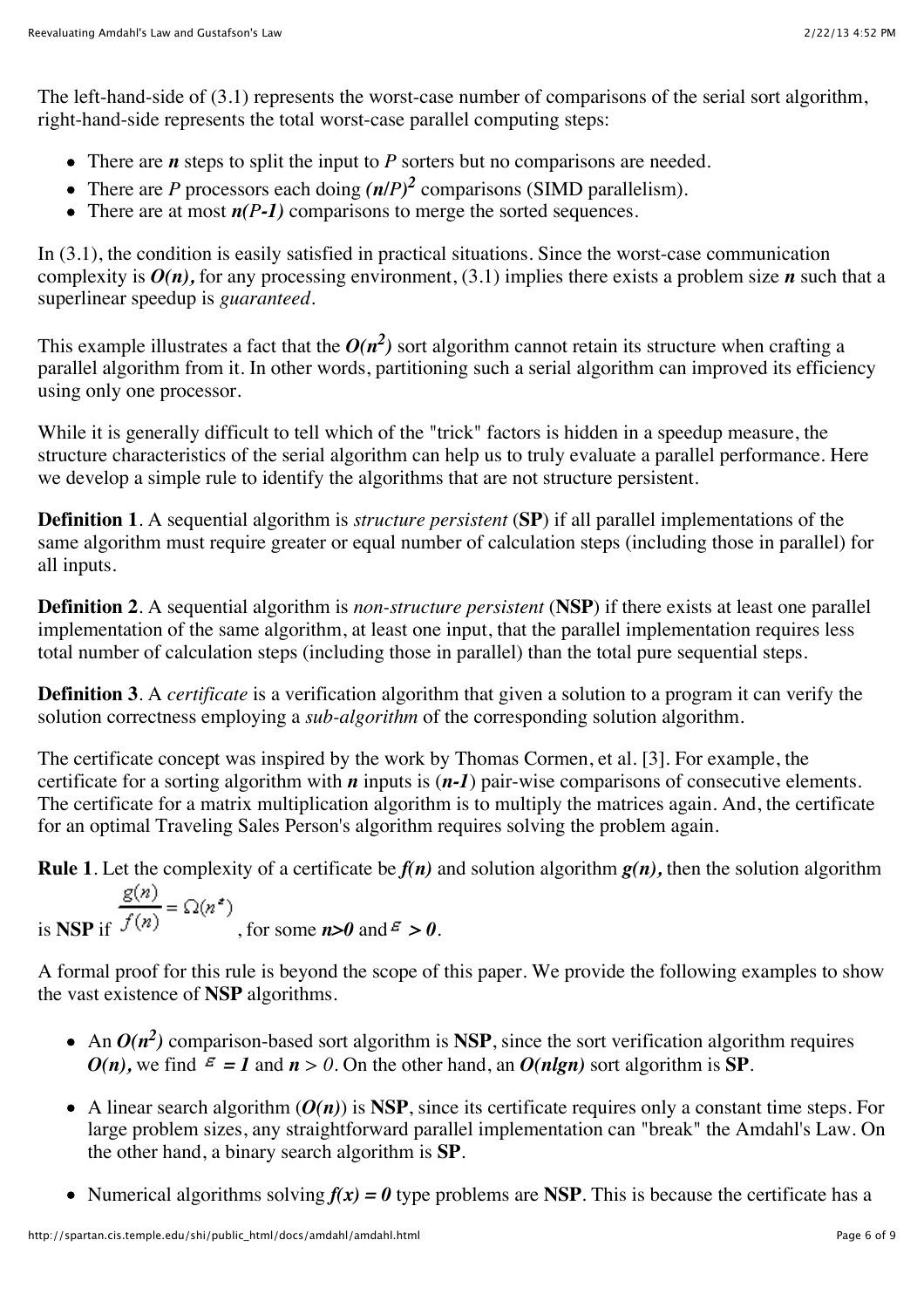constant time complexity while the solution algorithm requires  $O(n)$  discrete steps.

- The Gauss Elimination algorithm for *Ax=b* type systems is **NSP**. This is because the certificate of such a system requires only  $O(n^2)$  complexity while the Gauss Elimination algorithm requires  $O(n^3)$ .
- All NP-complete algorithms (solving a decision problem with exponential complexity) are **NSP** since their certificates are of polynomial complexity while their solution algorithms are exponential. Since both serial and parallel programs are *fixed* implementations of the same algorithm after compilation, there must exists an input instance such that given enough partitions, the serial program of the algorithm will take exponential number of steps while the parallel program of the same algorithm takes only polynomial steps (since there are multiple parallel sub-problems).
- NP-hard optimization algorithms are **SP** since we must search all states before concluding optimality. However, if an optimization algorithm use branch-and-bound heuristics, the subproblems are **NSP**. This is because the sub-problems are NP-complete (solving a decision problem with exponential complexity). Therefore, it is possible for such an algorithm to "break" Amdahl's Law on selected inputs.

In general, proper partitioning of an **NSP** algorithm can yield more efficient algorithms. For example, the best partitioning (*P* value) of the above  $O(n^2)$  sort algorithm can indeed produce an  $O(n \mid n)$  algorithm. Re-structuring search paths in a serial program implementing a NP-complete algorithm can often lead to much better performance.

It is important to recognize that the **NSP**'s "instruction reduction power" really should be *eliminated* if we want to apply Amdahl's Law correctly. This can be done by insisting on the *best serial program* as the basis for parallel performance evaluation. For example, for parallel sort, computing speedup using a serial program with the same partitioning factor as the number of parallel processors can eliminate superlinear speedup. For NP-complete algorithms, superlinear speedup can also be eliminated if we can *force* the sequential *program* to follow the best parallel search path. The trouble is, however, there are *too many* best serial programs for a given algorithm, since they are dependent on problem inputs.

It is largely inconvenient to alter a serial program whenever we add a processor (for the parallel sort) or change an input (for NP-complete algorithms) for parallel performance evaluation. We may prefer practicality over precision. Since superlinear speedup is only possible for **NSP** algorithms, we can detect the presence of resource factors in a performance figure if the serial algorithm is **SP**. This detection can help us to appreciate the value of a reported parallel performance as how much less resources are required on parallel processors as compared to a single processor.

#### **4. Summary**

This paper establishes the mathematical equivalence between the Amdahl's Law and Gustafson's Law. There is indeed only one law but two different formulations.

Using Amdahl's Law as an argument against massively parallel processing is not valid. This is because

 $\beta$ <sup>4</sup> can be very close to zero for many practical applications. Thus very high speedups are possible using massively many processors. Gustafson's experiments are just examples of these applications.

Gustafson's formulation gives an illusion that as if *P* can increase indefinitely. A closer look finds that the

increase in  $\beta^{\alpha}$  is affecting speedup negatively. The rate of speedup decrease as *P* approaches infinity is exactly the *same* as depicted by Figure 1, if we translate the scaled-percentage to a non-scaled percentage.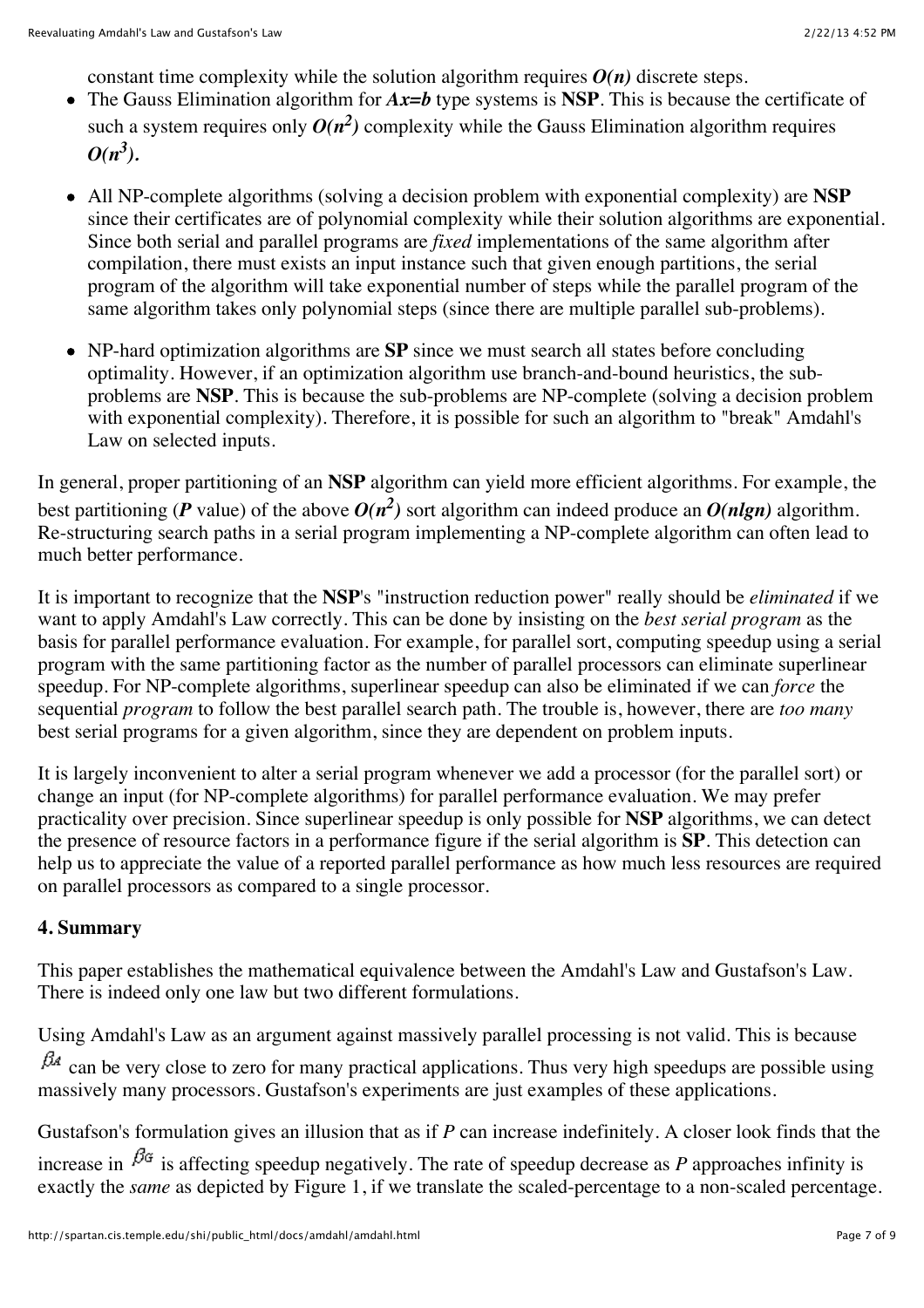We *cannot* observe the speedup impact by *P* using Gustafson's formulation directly since it contains a *P* dependent variable  $\beta^{\alpha}$ 

Much practical experiences have made many to "feel" the touch of the unforgiving curve in Figure 1. Perhaps this is the time to end the debate between "big-cpu" and "many-cpu" in the parallel processing community. This is because a parallel performance is dependent on *many* factors, such as uni-processor power, network speed, I/O system speed, problem size, problem input and lastly the serial versus parallel instruction percentages. Therefore there will never be a single solution for all problems. What we need is a practical engineering tool that can help us to identify performance critical factors for any algorithm and processing environment with *systematic* and *practical* steps. This is often called program *scalability analysis*.

Even though Amdahl's Law is theoretically correct, the *serial percentage* is not practically obtainable. For example, if the serial percentage is to be derived from computational experiments, i.e. recording the total parallel elapsed time and the parallel-only elapsed time, then it can contain all overheads, such as communication, synchronization, input/output and memory access. The law offers no help to separate these factors. On the other hand, if we obtain the serial percentage by counting the number of total serial and parallel instructions in a program, then all other overheads are excluded. However, in this case the predicted speedup may never agree with the experiments.

Furthermore, the prerequisite of having the same number of total instructions for both serial and parallel processing adds to the impracticality. This is because that for **NSP** algorithms the *best serial program* is *dependent* on the values of the input or the partitioning factor. Incorrect measure of the serial percentage opens many opportunities for Amdahl's Law abuse.

In the last three decades, as we have witnessed, the use of the "serial percentage" concept has caused much confusion in the parallel processing community. The confusion disappears when we start using sequential and parallel times as the basis for parallel performance evaluation. A significant additional benefit using *time* for parallel algorithm evaluation is that all performance critical factors can be evaluated in the same domain. Therefore program scalability analysis can be conducted for sequential and parallel programs. In comparison, it is impossible to use Amdahl's Law to conduct program scalability analysis.

# **References**

- 1. Amdahl, G.M.. Validity of single-processor approach to achieving large-scale computing capability, *Proceedings of AFIPS Conference,* Reston, VA. 1967. pp. 483-485.
- 2. Bailey, D., Twelve Ways to Fool the Masses When Giving Performance Results on Parallel Computers, RNR Technical Report, RNR-90-020, NASA Ames Research Center, 1991.
- 3. Corman, T. H., Leiserson, C. E., & Rivest R.L., *Introduction to Algorithms*, ISBN: 0-262-03141-8, MIT Press, 1990. pp. 926-932.
- 4. Gustafson, J.L., Reevaluating Amdahl's Law, CACM, 31(5), 1988. pp. 532-533.
- 5. Lewis, T.G. & El-Rewini, H., *Introduction to Parallel Computing*, Prentice Hall, ISBN: 0-13- 498924-4,1992. pp. 32-33.

# **Author's Biography:**

Dr. Yuan Shi earned his Master and Ph.D Degrees from University of Pennsylvania, Philadelphia, in 1983 and 1984 respectively. He is currently an Associate Professor in the CIS Department of Temple